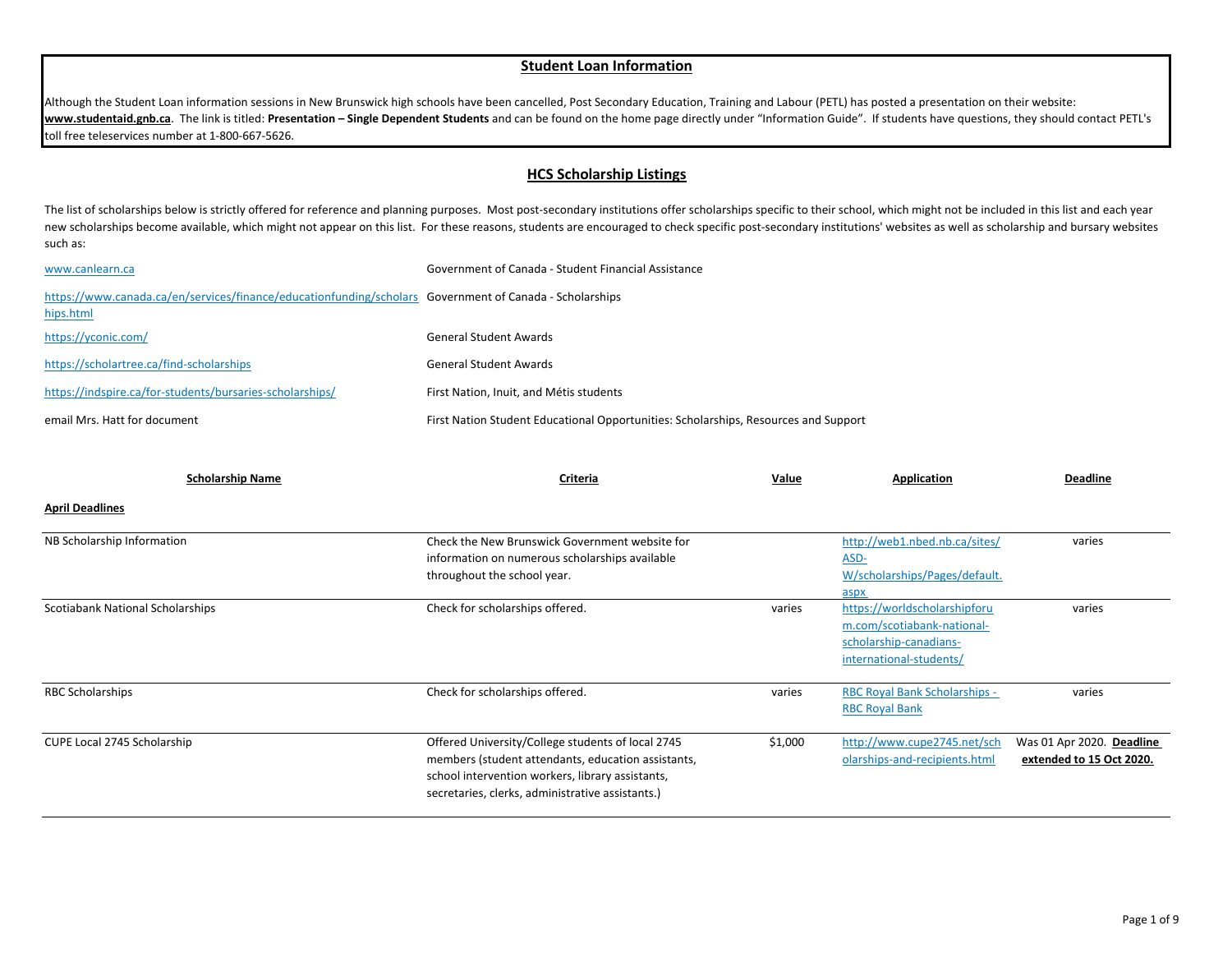| <b>Scholarship Name</b>                              | Criteria                                                                                                                                                                                                                                                                                                                                                                                                                                                                                                                                                          | Value                       | Application                                                                                                    | <b>Deadline</b> |
|------------------------------------------------------|-------------------------------------------------------------------------------------------------------------------------------------------------------------------------------------------------------------------------------------------------------------------------------------------------------------------------------------------------------------------------------------------------------------------------------------------------------------------------------------------------------------------------------------------------------------------|-----------------------------|----------------------------------------------------------------------------------------------------------------|-----------------|
| Atlantic Building Supply Dealers Association         | 1) Dependent of an employee, manager, owner of a<br>building supply outlet (ie. Kent, BMR) and active in the<br>industry at the time of application. This person<br>must have been employed with the ABSDA Member Firm a<br>minimum of one year.<br>2) Graduated high school or in final year of high school.<br>3) Accepted for first year studies<br>Application is available on-line or through employer.                                                                                                                                                      | \$1,500 to \$2,500          | https://absda.ca/userfiles/file/<br>2020%20Scholarship-<br>Bursary%20Application(1).pdf                        | 24 April 2020   |
| The Chris Huskilson Emera Scholarship                | Applicants must be entering first year of an<br>Undergraduate Program in the areas of science,<br>technology, engineering, entrepreneurship or<br>mathematics from an Atlantic Canadian University in<br>September. Applicants must be Canadian citizens or<br>landed immigrants, and a resident of one of the four<br>Atlantic Provinces. Strongly encourage applications from<br>traditionally underrepresented groups including women,<br>persons with disabilities, visible minorities and aboriginal<br>persons. Academic excellence (80% average or above). | $$10,000 / 4 \text{ years}$ | https://chp.tbe.taleo.net/chp0<br>1/ats/careers/v2/viewRequisit<br>ion?org=NSPOWER&cws=62&r<br>$id = 6983$     | 26 April 2020   |
| <b>Assumption Foundation Awards</b>                  | To qualify for one of these bursaries, the applicant needs<br>to be enrolled as a full-time student in a CEGEP or a post-<br>secondary institution, such as college or university. The<br>applicant must also show an average of 70%. These<br>scholarships are offered to Canadian citizens.                                                                                                                                                                                                                                                                     | \$1,500                     | https://www.assomption.ca/e<br>n/Individuals/About-<br>Us/Scholarships                                         | 30 April 2020   |
| New Brunswick Women's Institute Scholarships         | Several Scholarships are available:<br>(1) N.B.W.I. Educational Scholarship: any student<br>attending a post-secondary institution<br>(2) Music Scholarship: Student enrolled at an accredited<br>college to further studies in music                                                                                                                                                                                                                                                                                                                             | \$300                       | <b>Scholarships - New Brunswick</b><br><b>Women's Institute</b>                                                | 30 April 2020   |
| The Progressive Credit Union Limited Bursary Program | Bursaries available to Credit Union members or children of<br>Credit Union members:<br>1) The E. Carl Jamieson Bursary<br>2) The Ralph V. Burtt Bursary<br>3) The Starr Morin Memorial Bursary<br>4) Progressive Credit Union Bursaries                                                                                                                                                                                                                                                                                                                           | \$500-\$1,000               | https://www.progressivecu.nb<br>.ca/Home/ProductsAndService<br>s/YourMoney/Students/Schola<br>rships/index.jsp | 30 April 2020   |
| The Bayer Fund Opportunity Scholarship               | Available to Canadian high school students who are<br>enrolled in their final year of high school. Those eligible<br>must be planning to enroll at a Canadian post-secondary<br>institution (degree or diploma) in a first-year agriculture,<br>food science, or culinary program.                                                                                                                                                                                                                                                                                | up to \$5,000               | https://www.cropscience.baye<br>r.ca/en/Our-<br>Company/ScholarshipInformat<br>ion                             | 30 April 2020   |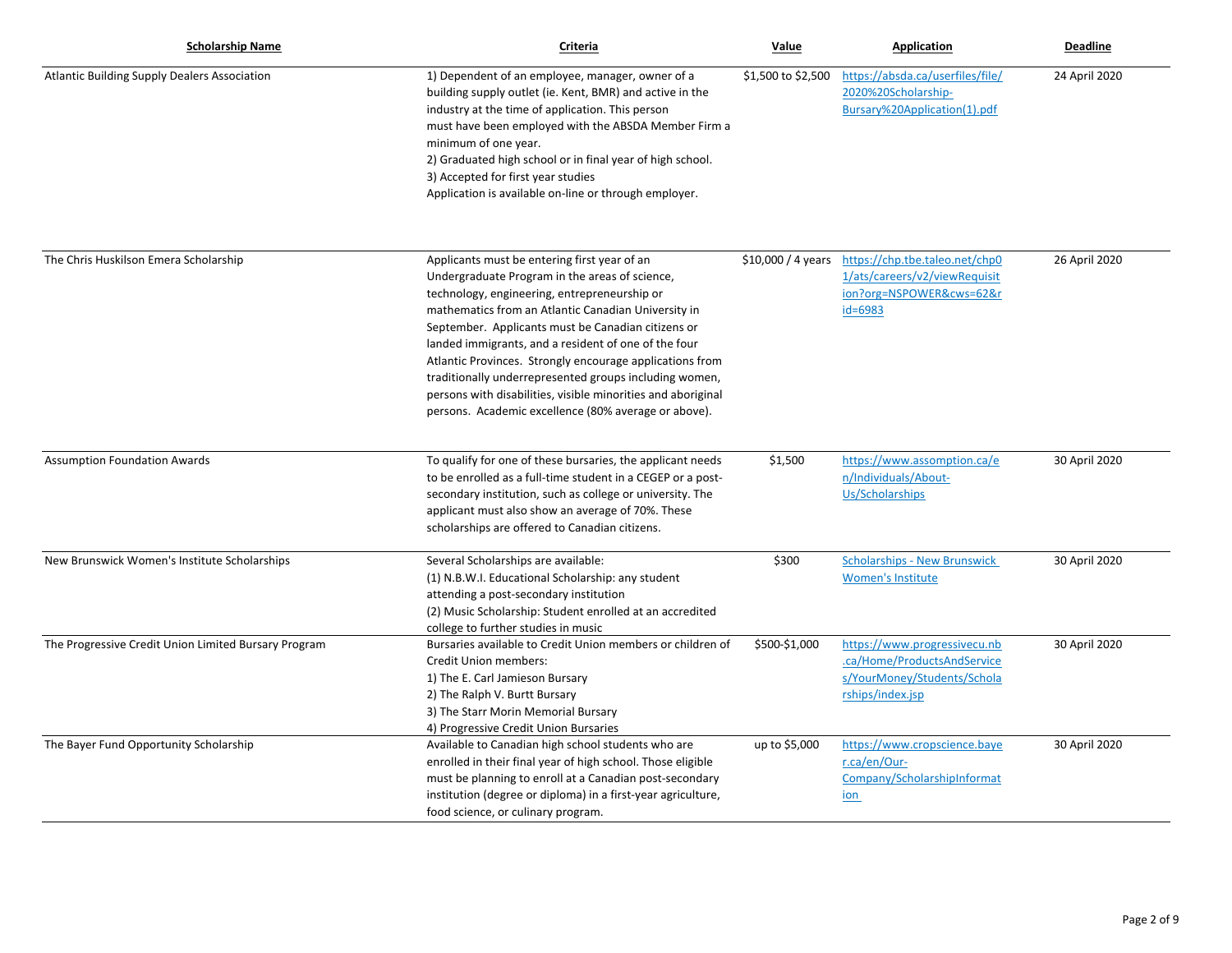| <b>Scholarship Name</b>                           | Criteria                                                                                                                                                                                                                                                                                        | Value   | Application                                                                                                                                     | <b>Deadline</b>                                                                                            |
|---------------------------------------------------|-------------------------------------------------------------------------------------------------------------------------------------------------------------------------------------------------------------------------------------------------------------------------------------------------|---------|-------------------------------------------------------------------------------------------------------------------------------------------------|------------------------------------------------------------------------------------------------------------|
| <b>May Deadlines</b>                              |                                                                                                                                                                                                                                                                                                 |         |                                                                                                                                                 |                                                                                                            |
| NB Scholarship Information                        | Check the New Brunswick Government website for<br>information on numerous scholarships available<br>throughout the school year.                                                                                                                                                                 |         | http://web1.nbed.nb.ca/sites/<br>ASD-<br>W/scholarships/Pages/default.<br>aspx                                                                  | varies                                                                                                     |
| Scotiabank National Scholarships                  | Check for scholarships offered.                                                                                                                                                                                                                                                                 | varies  | https://worldscholarshipforu<br>m.com/scotiabank-national-<br>scholarship-canadians-<br>international-students/                                 | varies                                                                                                     |
| <b>RBC Scholarships</b>                           | Check for scholarships offered.                                                                                                                                                                                                                                                                 | varies  | RBC Royal Bank Scholarships -<br><b>RBC Royal Bank</b>                                                                                          | varies                                                                                                     |
| Hartland Area Ministerial Scholarship             | Applicants must be applying for entrance into an<br>acceptable Protestant Evangelical Bible College, Bible<br>Institute, or Divinity College.                                                                                                                                                   | varies  | Contact a member of the<br><b>Hartland Area Ministerial</b><br>Association.                                                                     | 01 May 2020                                                                                                |
| Eugene Burpee Scholarship - Registered Nurse      | Awarded to a student enrolled in a registered nursing<br>program. Requires a completed application form,<br>confirmed volunteer hours, letter of reference and letter<br>from applicant.                                                                                                        | \$1,000 | http://web1.nbed.nb.ca/sites/<br>ASD-<br>W/scholarships/Scholarships<br>MiscDocuments/Burpee%20Sc<br>holarship%20Brochure%20-<br>%20Nursing.pdf | 01 May 2020                                                                                                |
| Eugene Burpee Scholarship - Practical Nurse       | Awarded to a student enrolled in a Licenced Practical<br>Nursing program. Requires a completed application form,<br>confirmed volunteer hours, letter of reference and letter<br>from applicant.                                                                                                | \$1,000 | http://web1.nbed.nb.ca/sites/<br>ASD-<br>W/scholarships/Scholarships<br>MiscDocuments/Burpee%20Sc<br>holarship%20Brochure%20-<br>%20LPN.pdf     | 01 May 2020                                                                                                |
| UNIFOR 2001NB Scholarship                         | Those eligible are sons, daughters, or legal wards of a<br>member in good standing of a UNIFOR Local 2001NB or<br>have worked at the Old Dutch Hartland Facility and are<br>continuing their education. Consideration will be given to<br>reflection paper, marks, financial need and aptitude. | \$500   | <b>Email Mrs. Hatt for application</b><br>(Ellen.Hatt@nbed.nb.ca).                                                                              | Completed application to be<br>submitted to Mrs. Hatt by<br>email (Ellen.Hatt@nbed.nb.ca)<br>by 01 May 20. |
| Pauline Forrest / Suther O'Regan Memorial Bursary | Awarded to a student who has made a contribution to<br>school and community. Applications must be submitted to<br>Guidance. HCS can nominate 3 applicants.                                                                                                                                      | \$500   | <b>Email Mrs. Hatt for application</b><br>(Ellen.Hatt@nbed.nb.ca).                                                                              | Completed application to be<br>submitted to Mrs. Hatt by<br>email (Ellen.Hatt@nbed.nb.ca)<br>by 01 May 20. |
| Knights of Columbus                               | The applicant must be a member of the Knights of<br>Columbus or the child or grandchild of a member. Must be<br>entering their first year of studies at a Canadian university.                                                                                                                  | \$1,500 | https://www.kofc.org/en/wha<br>t-we-<br>do/scholarships/canadian-<br>undergraduate-<br>scholarships.html?1tab=1tab0                             | 04 May 2020                                                                                                |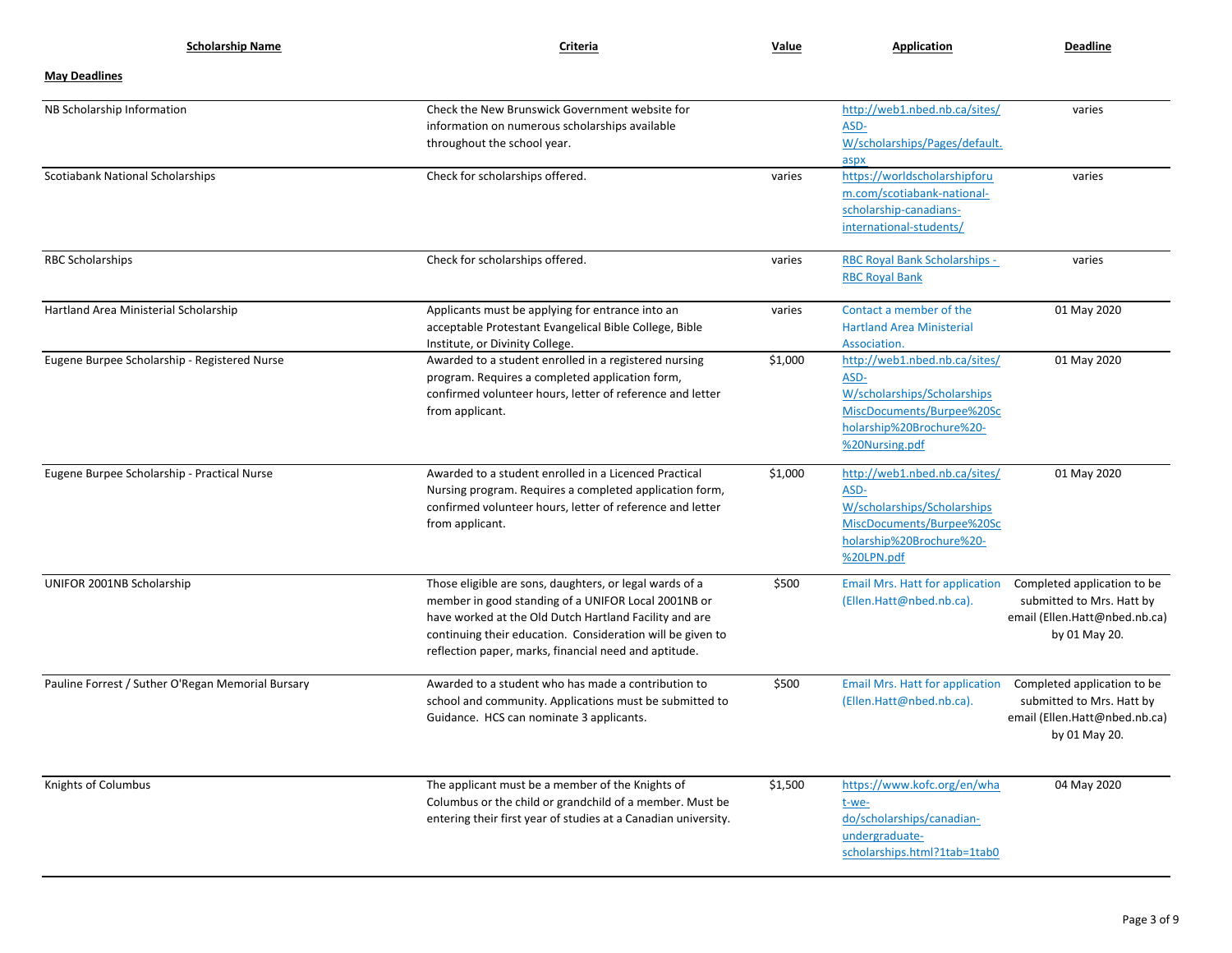| <b>Scholarship Name</b>                               | Criteria                                                                                                                                                                                                                                                                                                                                                                                                           | Value         | Application                                                                                  | <b>Deadline</b>                                                                                            |
|-------------------------------------------------------|--------------------------------------------------------------------------------------------------------------------------------------------------------------------------------------------------------------------------------------------------------------------------------------------------------------------------------------------------------------------------------------------------------------------|---------------|----------------------------------------------------------------------------------------------|------------------------------------------------------------------------------------------------------------|
| Woodstock Rotary Club Scholarship Program             | Based on academic performance, financial need and extra<br>curricular involvement. Application must be submitted to<br>Guidance by date noted.                                                                                                                                                                                                                                                                     | varies        | <b>Email Mrs. Hatt for application</b><br>(Ellen.Hatt@nbed.nb.ca).                           | Completed application to be<br>submitted to Mrs. Hatt by<br>email (Ellen.Hatt@nbed.nb.ca)<br>by 04 May 20. |
| The Norris Hayward Memorial Scholarship               | Student will be enrolled in a post-secondary program of<br>studies of at least 2 years duration. Student will display<br>leadership in academics and in a variety of extracurricular<br>activities during their high school years. Student has<br>proven to be a positive role model for others by their<br>character and generosity to others. Financial need is not<br>requirement but might be a consideration. | \$2,500       | <b>Email Mrs. Hatt for application</b><br>(Ellen.Hatt@nbed.nb.ca).                           | Completed application to be<br>submitted to Mrs. Hatt by<br>email (Ellen.Hatt@nbed.nb.ca)<br>by 06 May 20. |
| Tourism Association of New Brunswick                  | Must be pursuing a recognized post-secondary<br>undergraduate program of study relevant to the tourism<br>industry.                                                                                                                                                                                                                                                                                                | \$1,000       | <b>Email Mrs. Hatt for application</b><br>(Ellen.Hatt@nbed.nb.ca).                           | 08 May 2020                                                                                                |
| The Mrs. Eurie M. Billings Memorial Scholarship       | Planning to attend university, demonstrating above<br>average scholastic achievement during high school years.                                                                                                                                                                                                                                                                                                     | varies        | <b>Email Mrs. Hatt for application</b><br>(Ellen.Hatt@nbed.nb.ca).                           | Completed application to be<br>submitted to Mrs. Hatt by<br>email (Ellen.Hatt@nbed.nb.ca)<br>by 13 May 20. |
| <b>Woodstock ANAVETS Bursary</b>                      | Awarded to a student with an armed forces or RCMP<br>connection, has financial need, academic achievement<br>and extracurricular involvement and leadership.                                                                                                                                                                                                                                                       | \$300         | <b>Email Mrs. Hatt for application</b><br>(Ellen.Hatt@nbed.nb.ca).                           | Completed application to be<br>submitted to Mrs. Hatt by<br>email (Ellen.Hatt@nbed.nb.ca)<br>by 15 May 20. |
| Town of Hartland Community Leader of Tomorrow Bursary | Awarded to the student who best represents what it<br>means to be an emergent community leader. Student<br>must demonstrate community and school involvement<br>and maintain a passing grade in all areas of study. Special<br>consideration will be given to a student pursuing post-<br>secondary studies in wellness, safety, or education.                                                                     | \$1,000       | <b>Email Mrs. Hatt for application</b><br>(Ellen.Hatt@nbed.nb.ca).                           | Completed application to be<br>submitted by email by 19 May<br>20.                                         |
| Dairy Farmers of New Brunswick                        | For students pursuing studies in agriculture or dairy<br>industry at Community College or Agriculture College. An<br>essay and a letter of recommendation must accompany<br>the application. 3 Separate scholarships each requiring an<br>application (1) Dairy Farmers of NB Scholarship, (2) The<br>George B. Whalen Scholarship, (3) Dairy Farmers of NB<br>Memorial Scholarship                                | \$1,000       | https://www.nbmilk.org/en/in<br>dustry-news/136-2020-<br>scholarships                        | 22 May 2020                                                                                                |
| Linda Ross Memorial Bursary                           | A letter of reference and official transcript must be<br>submitted with application.                                                                                                                                                                                                                                                                                                                               | \$500         | <b>Email Mrs. Hatt for application</b><br>(Ellen.Hatt@nbed.nb.ca).                           | Completed application to be<br>submitted to Mrs. Hatt by<br>email (Ellen.Hatt@nbed.nb.ca)<br>by 22 May 20. |
| Brain Tumour Foundation of Canada                     | Brain tumour survivors between the ages of 16 and 25<br>pursuing post secondary education.                                                                                                                                                                                                                                                                                                                         | up to \$5,000 | https://www.braintumour.ca/<br>research/current-past-<br>funding/youth-education-<br>awards/ | 22 May 2020                                                                                                |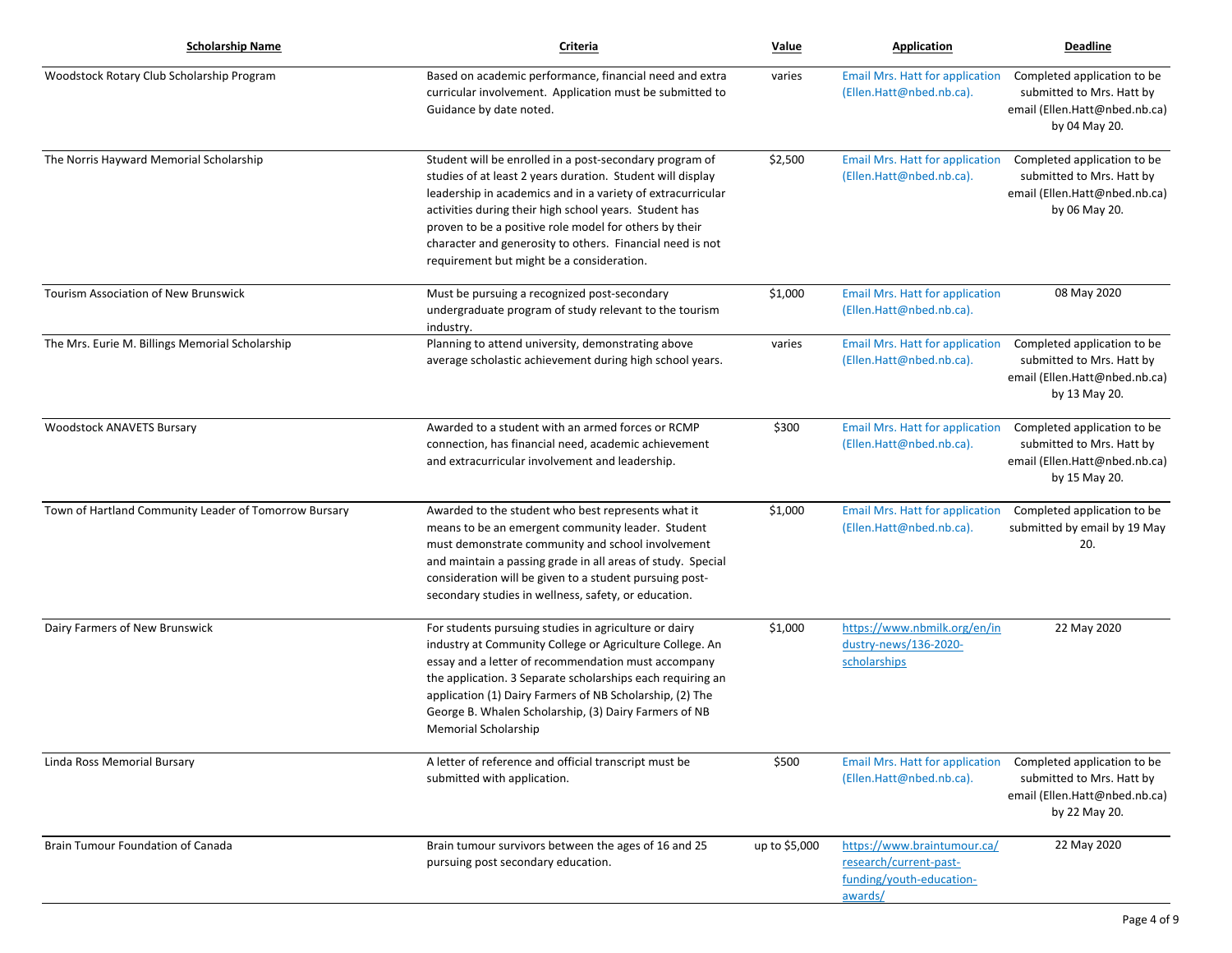| <b>Scholarship Name</b>                                                                                                 | Criteria                                                                                                                                                                                                                                                                                                                                                                                                                                                           | Value            | <b>Application</b>                                                                                                                                                            | <b>Deadline</b>                                                                                            |
|-------------------------------------------------------------------------------------------------------------------------|--------------------------------------------------------------------------------------------------------------------------------------------------------------------------------------------------------------------------------------------------------------------------------------------------------------------------------------------------------------------------------------------------------------------------------------------------------------------|------------------|-------------------------------------------------------------------------------------------------------------------------------------------------------------------------------|------------------------------------------------------------------------------------------------------------|
| NB Public Colleges Entrance Scholarship                                                                                 | Offered to a student at each NB high school accepted or<br>on the waiting list at an NBCC or NBCCD. Criteria: 40%<br>Academic record, 30% Extra-curricular, 30% Financial<br>need.                                                                                                                                                                                                                                                                                 | \$1,000          | http://thenbccfoundationinc.c<br>a/students/new-brunswick-<br>public-colleges-entrance-<br>scholarship.aspx                                                                   | Completed application to be<br>submitted to Mrs. Hatt by<br>email (Ellen.Hatt@nbed.nb.ca)<br>by 27 May 20. |
| Ladies Auxiliary to Hartland Legion Branch #24 Bursary                                                                  | Preference will be given to a student whose parent,<br>grandparent or great grandparent has been a member of<br>the R.C.L.                                                                                                                                                                                                                                                                                                                                         | \$100            | <b>Email Mrs. Hatt for application</b><br>(Ellen.Hatt@nbed.nb.ca).                                                                                                            | Completed application to be<br>submitted by email by 29 May<br>20.                                         |
| Sweet Caroline Foundation Scholarship                                                                                   | Open to residents of New Brunswick (regardless of age)<br>who will be attending an accredited post-secondary<br>program in the upcoming academic year. Applicants must<br>demonstrate a strong commitment and creative approach<br>to raising awareness and educating others about life<br>threatening allergies.                                                                                                                                                  | \$1,000          | https://sweetcarolinefoundati<br>on.ca/2020/02/2020-2021-<br>sweet-caroline-scholarship-<br>application-now-available/                                                        | 29 May 2020                                                                                                |
| Carleton County Women's Institute Bursary                                                                               | Open to students attending post-secondary studies.                                                                                                                                                                                                                                                                                                                                                                                                                 | \$200            | <b>Email Mrs. Hatt for application</b><br>(Ellen.Hatt@nbed.nb.ca).                                                                                                            | 30 May 2020                                                                                                |
| MADD Canada Victim Bursary Fund                                                                                         | The MADD Canada Bursary Fund is for Canadian students<br>who have had an immediate family member (mother,<br>father, legal guardian, or sibling) killed in an impaired-<br>driving related crash and are pursuing any full time<br>education program that is approved by a provincial<br>Ministry of Education.                                                                                                                                                    | up to \$8,000    | https://madd.ca/pages/wp-<br>content/uploads/2015/03/Bur<br>sary-Application-Including-<br>Injury.pdf                                                                         | 31 May 2020                                                                                                |
| Pat Fletcher Scholarship                                                                                                | Open to any Canadian student under the age of 25 who is<br>in need of financial assistance for the purpose of pursuing<br>an education at the post secondary level. Candidate<br>should have: a dedication to their studies with a track<br>record of academic success, a well-rounded lifestyle<br>including non-academic interests and community<br>involvement, and an interest and ability in golf and a<br>respect for the traditions of the game             | \$2,500          | http://www.patfletcher.com/e<br>n/apply.php/                                                                                                                                  | 31 May 2020                                                                                                |
| UCB Canada Inc.                                                                                                         | For students diagnosed with inflammatory arthritis, who<br>are entering into or currently attending a post-secondary<br>educational institution.                                                                                                                                                                                                                                                                                                                   | \$5,000          | https://static.ucbweb.net/ucb<br>eyondv2-prod/public/2020-<br>01/5588 UCBeyond%20Applic<br>ation2020 FINAL%20v4.pdf                                                           | 31 May 2020                                                                                                |
| The Fredericton Community Foundation Inc. - Provincial Artisans Bursary The Fredericton Community Foundation offers the | Provincial Artisans Bursary. Those eligible to apply are:<br>students with exceptionalities (ie.physical, mental or<br>sensory disability, or learning challenges), either entering<br>or already attending a university or another institution<br>offering post-secondary education, resident of New<br>Brunswick. The decisions of the Bursary Committee will<br>be based on: accommodations or modifications currently<br>provided, prior academic performance. | \$500 to \$3,000 | https://static1.squarespace.co<br>m/static/5989f3892994ca0606<br>1eaf58/t/5c816cdbc83025d96<br>6ef32b8/1551985885213/2019<br>+Provincial+Artisans+Bursary+<br>Application.pdf | 31 May 2020                                                                                                |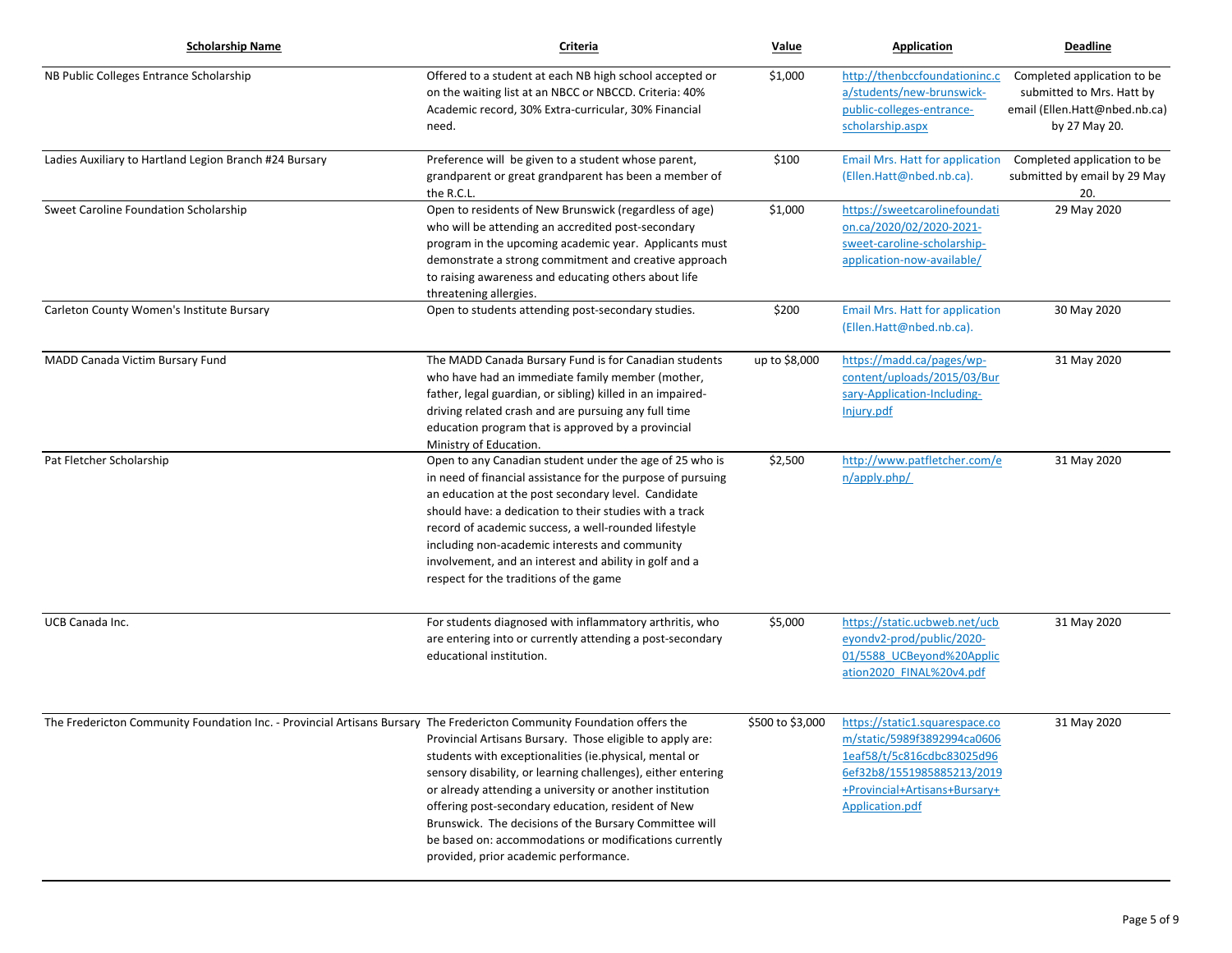| <b>Scholarship Name</b>                             | Criteria                                                                                                                                                                                                                                                                                                                                       | Value         | Application                                                                                                     | <b>Deadline</b>                                                                                            |
|-----------------------------------------------------|------------------------------------------------------------------------------------------------------------------------------------------------------------------------------------------------------------------------------------------------------------------------------------------------------------------------------------------------|---------------|-----------------------------------------------------------------------------------------------------------------|------------------------------------------------------------------------------------------------------------|
| <b>June Deadlines</b>                               |                                                                                                                                                                                                                                                                                                                                                |               |                                                                                                                 |                                                                                                            |
| NB Scholarship Information                          | Check the New Brunswick Government website for<br>information on numerous scholarships available<br>throughout the school year.                                                                                                                                                                                                                |               | http://web1.nbed.nb.ca/sites/<br>ASD-<br>W/scholarships/Pages/default.<br>aspx                                  | varies                                                                                                     |
| Scotiabank National Scholarships                    | Check for scholarships offered.                                                                                                                                                                                                                                                                                                                | varies        | https://worldscholarshipforu<br>m.com/scotiabank-national-<br>scholarship-canadians-<br>international-students/ | varies                                                                                                     |
| <b>RBC Scholarships</b>                             | Check for scholarships offered.                                                                                                                                                                                                                                                                                                                | varies        | RBC Royal Bank Scholarships -<br><b>RBC Royal Bank</b>                                                          | varies                                                                                                     |
| Abbott IBD Scholarship Program                      | Made available through an unrestricted educational grant<br>from Abbott Canada Inc, the scholarships are available to<br>students living with IBD who are entering into or currently<br>attending a post-secondary educational institution.                                                                                                    | \$5,000       | http://crohnsandcolitis.ca/Sup<br>port-for-You/IBD-Scholarships                                                 | 01 June 2020                                                                                               |
| Scouts Canada Scholarship                           | Candidates will be selected based on the following<br>criteria: 1) Demonstrated Scouting history, 2) Involvement<br>and achievement, 3) Leadership contributions to Scouting,<br>4) Community leadership and contributions outside of<br>Scouting, 5) Scholastic achievements up to the time of<br>application, 6) Attitude and aptitude       | up to \$6,000 | https://www.scouts.ca/progra<br>ms/scholarships.html                                                            | 01 June 2020                                                                                               |
| Canadian Hard of Hearing Association Scholarships   | Applicants to this Scholarship Program must be either<br>hard of hearing, deafened or oral deaf. Support<br>documentation is required.                                                                                                                                                                                                         | varies        | https://www.chha.ca/get-<br>involved/scholarships/                                                              | 01 June 2020                                                                                               |
| <b>Britney Brewster Memorial Graduation Bursary</b> | Write a letter describing how family, friends, and/or<br>academics are important to you and why you would be a<br>deserving recipient of this bursary.                                                                                                                                                                                         | \$500         | <b>Email Mrs. Hatt for application</b><br>(Ellen.Hatt@nbed.nb.ca).                                              | Completed application to be<br>submitted to Mrs. Hatt by<br>email (Ellen.Hatt@nbed.nb.ca)<br>by 03 Jun 20. |
| Royal Canadian Legion                               | Preference will be given to a student whose parent,<br>grandparent or great grandparent has been a member of<br>the R.C.L.                                                                                                                                                                                                                     | \$250         | <b>Email Mrs. Hatt for application</b><br>(Ellen.Hatt@nbed.nb.ca).                                              | Completed application to be<br>submitted to Mrs. Hatt by<br>email (Ellen.Hatt@nbed.nb.ca)<br>by 05 Jun 20. |
| Turn Around Achievement Award                       | Must have been a Turn Around winner and attending a<br>recognized government approved college or university in<br>the Fall.                                                                                                                                                                                                                    | \$500 / term  | Email Mrs. Hatt for application Completed application to be<br>(Ellen.Hatt@nbed.nb.ca).                         | submitted by email by 10 Jun<br>20.                                                                        |
| The Epilepsy Association of Nova Scotia Scholarship | The awards are available to young people (18 years of age<br>or older) who are under the care of a physician for the<br>treatment of epilepsy, to assist with their post-secondary<br>education at any recognized institution throughout the<br>world. Applicant must be a resident of Prince Edward<br>Island, New Brunswick, or Nova Scotia. | varies        | https://epilepsymaritimes.org<br>/scholarships-and-bursaries/                                                   | 12 June 2020                                                                                               |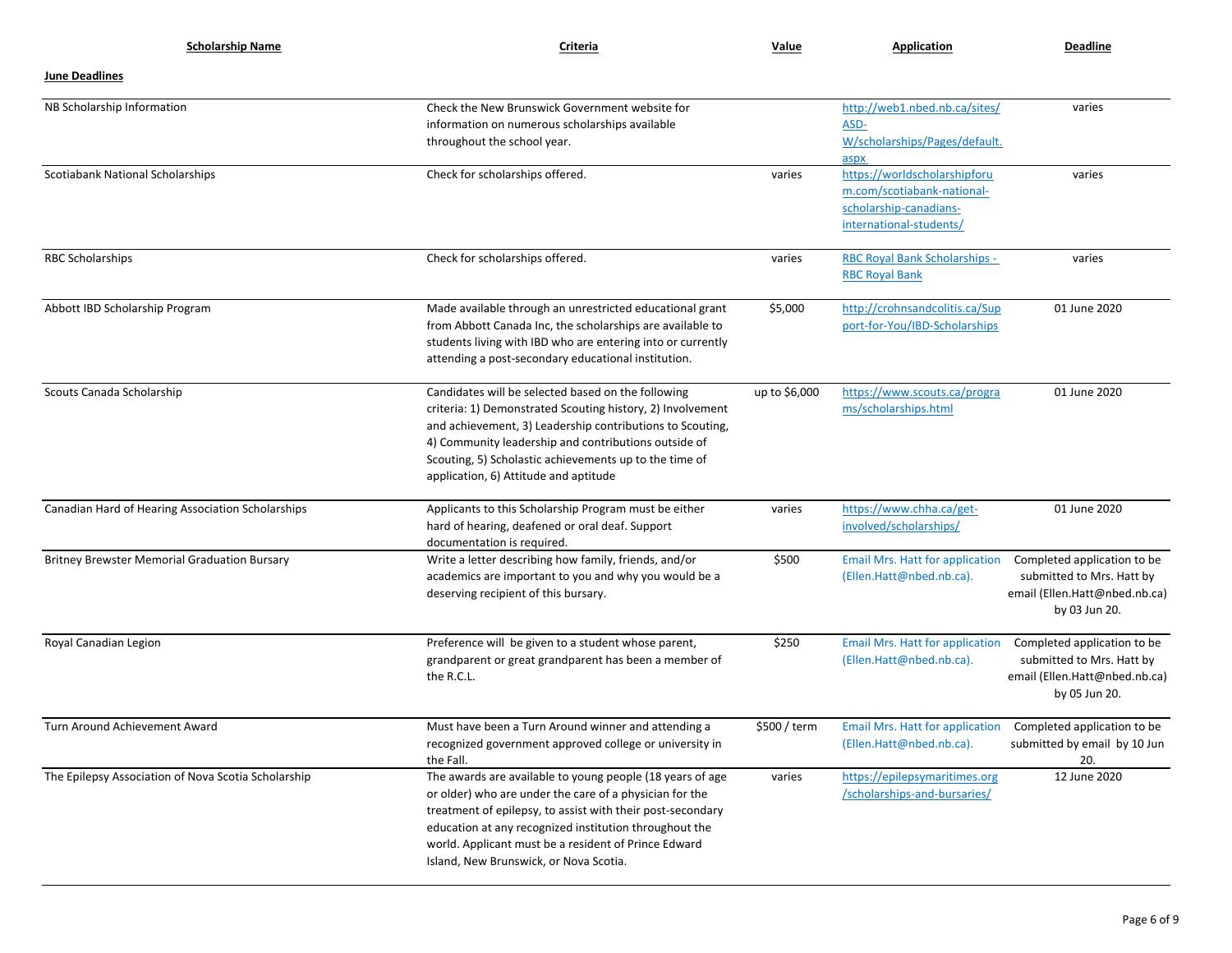| <b>Scholarship Name</b>                                                                  | Criteria                                                                                                                                                                                                                                                                                                                                                                                         | Value                       | <b>Application</b>                                                                                                                                                     | <b>Deadline</b>         |
|------------------------------------------------------------------------------------------|--------------------------------------------------------------------------------------------------------------------------------------------------------------------------------------------------------------------------------------------------------------------------------------------------------------------------------------------------------------------------------------------------|-----------------------------|------------------------------------------------------------------------------------------------------------------------------------------------------------------------|-------------------------|
| Abbott & Fenner Business Scholarship                                                     | The A&F Scholarships are available to all high school<br>juniors and seniors as well as all students currently<br>registered in any accredited post secondary institution. To<br>apply for this scholarship you will need to write an essay<br>between 500 and 1000 words long.                                                                                                                  | \$1,000                     | https://abbottandfenner.com/<br>scholarships.php                                                                                                                       | 12 June 2020            |
| Kidney Foundation of Canada Bursary                                                      | Available to any student who is, or has someone in the<br>household who is living with kidney disease.                                                                                                                                                                                                                                                                                           | \$500                       | https://kidney.ca/Support/Pro<br>grams-<br>Services/AC/Programs/Atlantic-<br>Canada-Branch-Bursary#                                                                    | 14 June 2020            |
| Automotive Aftermarket Industry Scholarship                                              | Student must be entering a post-secondary program<br>related to the automotive industry. Three different<br>scholarships are offered:<br>(1) AIA and the Global Automotive Aftermarket<br>Symposium (GAAS) Scholarship Program<br>(2) Hans McCorriston Motive Power Machinist Grant<br>Program<br>(3) The Arthur Paulin Automotive Aftermarket Scholarship<br>Award                              | \$700-\$1,000               | https://www.aiacanada.com/c<br>areer-resources/grants-and-<br>scholarships/aia-and-the-<br>university-of-the-aftermarket-<br>foundation-uofaf-scholarship-<br>program/ | 15 June 2020            |
| Hugh H. McKay/James A. MacMurray Award                                                   | This award is given to an exceptional NB High School<br>Graduate attending a business program at a university in<br>New Brunswick or Nova Scotia.                                                                                                                                                                                                                                                | \$5,000/year for 4<br>years | http://macmurrayfoundation.<br>ca/#!/application/scholarship/                                                                                                          | Extended to 15 Jun 2020 |
| Canadian Federation of Independent Grocers Scholarship                                   | Applicants must be working for a current CFIG member<br>(retail, associate, affiliate) or be a family member of an<br>employee of a current CFIG member.                                                                                                                                                                                                                                         | Varies                      | https://cfig.ca/national-<br>scholarship/                                                                                                                              | 19 June 2020            |
| GTI Leader Of The Pack Scholarship                                                       | GTI Broker Group's Leader of the Pack Scholarship<br>program recognizes the contribution of our community<br>builders of tomorrow. The growth of GoToInsure.ca in the<br>Atlantic Region exemplifies the achievements of people<br>working together in their own communities. We hope to<br>encourage those qualities of good citizenship and co-<br>operation through this scholarship program. | \$2,000                     | https://www.gotoinsure.ca/en<br>/scholarship                                                                                                                           | 30 June 2020            |
| The Auxiliary Command of New Brunswick Provincial Command - The<br>Royal Canadian Legion | Open to students going on to study at any post-secondary<br>institution. Special consideration will be given to Ladies<br>Auixiliary Members' children and grandchildren.                                                                                                                                                                                                                        | varies                      | http://nb.legion.ca/wp-<br>content/uploads/2011/05/LAB<br>ursary-Application-English.pdf                                                                               | 30 June 2020            |
| NB Federation of Labour                                                                  | The New Brunswick Federation of Labour (NBFL) offers<br>several different scholarships and bursaries. Some are<br>open to all New Brunswick students, while others are<br>reserved to the sons and daughters of members of local<br>unions affiliated with the NBFL.                                                                                                                             | \$500                       | https://fednb.ca/scholarships/<br>our-scholarships/                                                                                                                    | 30 June 2020            |
| Nelson Education Civic Leadership Scholarship                                            | All Canadian students, outside of Québec, who are<br>completing their final year of high school and are making a<br>difference in their community.                                                                                                                                                                                                                                               | \$10,000                    | https://www.nelson.com/scho<br>larship/                                                                                                                                | 30 June 2020            |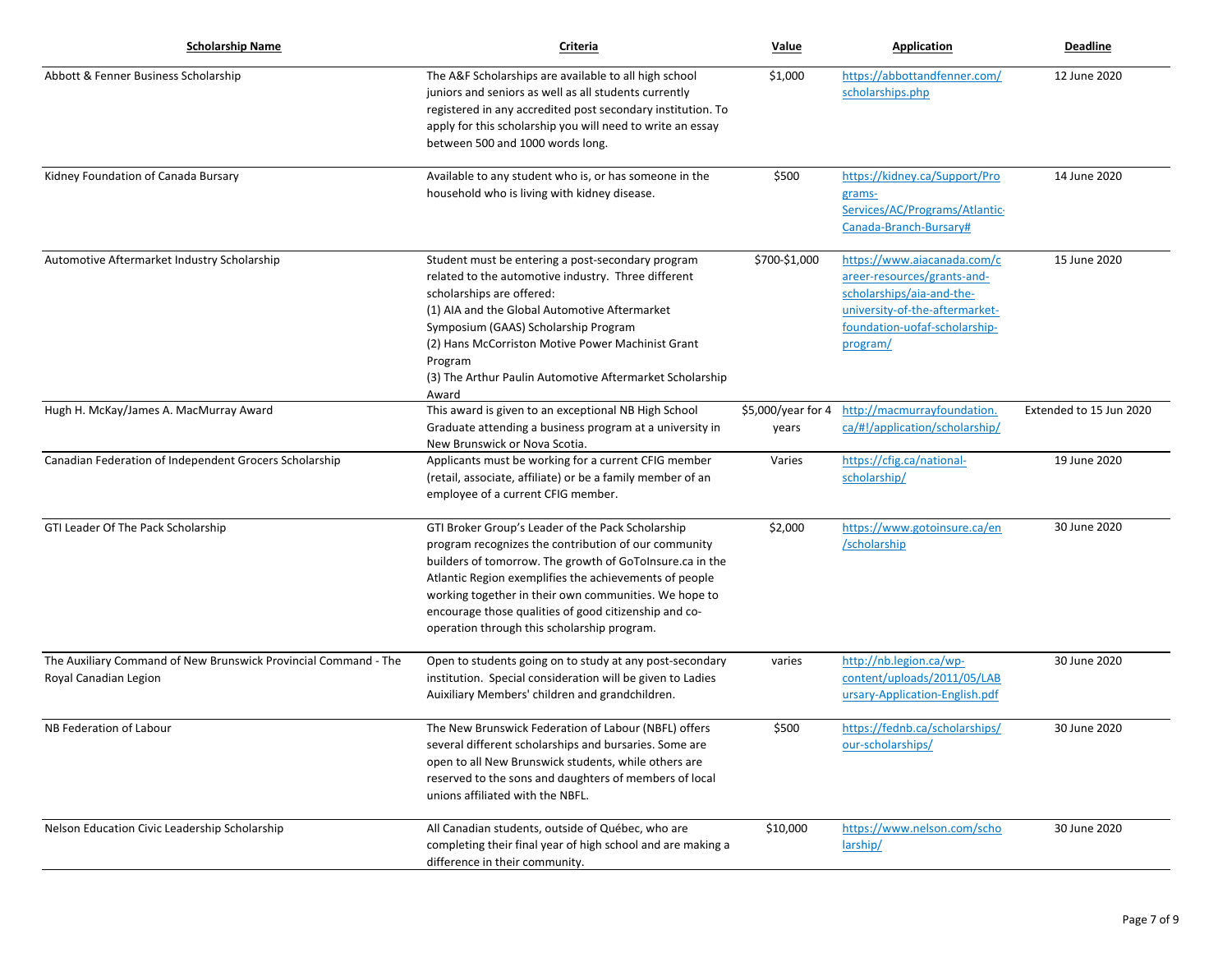| <b>Scholarship Name</b>                           | Criteria                                                                                                                                                                                                                                                                                                                                                                                                                                                   | Value   | Application                                                                                                     | <b>Deadline</b>                                                                                               |
|---------------------------------------------------|------------------------------------------------------------------------------------------------------------------------------------------------------------------------------------------------------------------------------------------------------------------------------------------------------------------------------------------------------------------------------------------------------------------------------------------------------------|---------|-----------------------------------------------------------------------------------------------------------------|---------------------------------------------------------------------------------------------------------------|
| Potatoes NB                                       | Maurice Daigle Scholarship Fund. NB Growers Golf<br>Tournament Scholarship. Awards open to student whose<br>parents are registered growers, or have been registered,<br>but are no longer required to be registered with Potatoes<br>NB. Applicants will study at a recognized agricultural<br>college or university                                                                                                                                       |         | <b>Email Mrs. Hatt for application</b><br>(Ellen.Hatt@nbed.nb.ca).                                              | 30 June 2020                                                                                                  |
| Canadian Hospitality Foundation Scholarship       | For students wishing to pursue a career in the hospitality,<br>food service or tourism industries.                                                                                                                                                                                                                                                                                                                                                         | Varies  | /recipients/                                                                                                    | https://thechf.ca/scholarships Students should contact their<br>post-secondary school to<br>confirm deadline. |
| <b>Summer Scholarships</b>                        |                                                                                                                                                                                                                                                                                                                                                                                                                                                            |         |                                                                                                                 |                                                                                                               |
| NB Scholarship Information                        | Check the New Brunswick Government website for<br>information on numerous scholarships available<br>throughout the school year.                                                                                                                                                                                                                                                                                                                            |         | http://web1.nbed.nb.ca/sites/<br>ASD-<br>W/scholarships/Pages/default.<br>aspx                                  | varies                                                                                                        |
| Scotiabank National Scholarships                  | Check for scholarships offered.                                                                                                                                                                                                                                                                                                                                                                                                                            | varies  | https://worldscholarshipforu<br>m.com/scotiabank-national-<br>scholarship-canadians-<br>international-students/ | varies                                                                                                        |
| <b>RBC Scholarships</b>                           | Check for scholarships offered.                                                                                                                                                                                                                                                                                                                                                                                                                            | varies  | RBC Royal Bank Scholarships -<br><b>RBC Royal Bank</b>                                                          | varies                                                                                                        |
| National Union's Scholarship Program              | The National Union of Public and General Employees<br>(NUPGE) offers scholarships that reflect its pursuit of<br>equal opportunity for workers. Entrants must be the<br>children/grandchildren or foster children/grandchildren of<br>members or retirees of the National Union's Component<br>unions or its affiliates and who are planning to enter the<br>1st year of a Canadian public post-secondary educational<br>institution on a full-time basis. | \$2,500 | https://nupge.ca/content/nati<br>onal-unions-scholarship-<br>program-2020                                       | 06 July 2015                                                                                                  |
| New Brunswick Command - The Royal Canadian Legion | Special consideration given to veteran's children accepted<br>at a technical school or university. Awarded on the basis<br>of financial need and scholastic record.                                                                                                                                                                                                                                                                                        | \$250   | http://nb.legion.ca/youth/bur<br>saries/                                                                        | 15 July 2020                                                                                                  |
| Johnson Inc. Scholarship                          | Open to any graduate who's parents are clients of Johnson<br>Insurance.                                                                                                                                                                                                                                                                                                                                                                                    | \$1,000 | https://www.johnson.ca/schol<br>arship                                                                          | 15 July 2020                                                                                                  |
| <b>CWB Welding Foundation</b>                     | CWB Welding Foundation offers various scholarships to<br>support students across Canada with their post-secondary<br>welding education.                                                                                                                                                                                                                                                                                                                    | varies  | https://www.cwbweldingfoun<br>dation.org/awards                                                                 | 30 July 2020                                                                                                  |